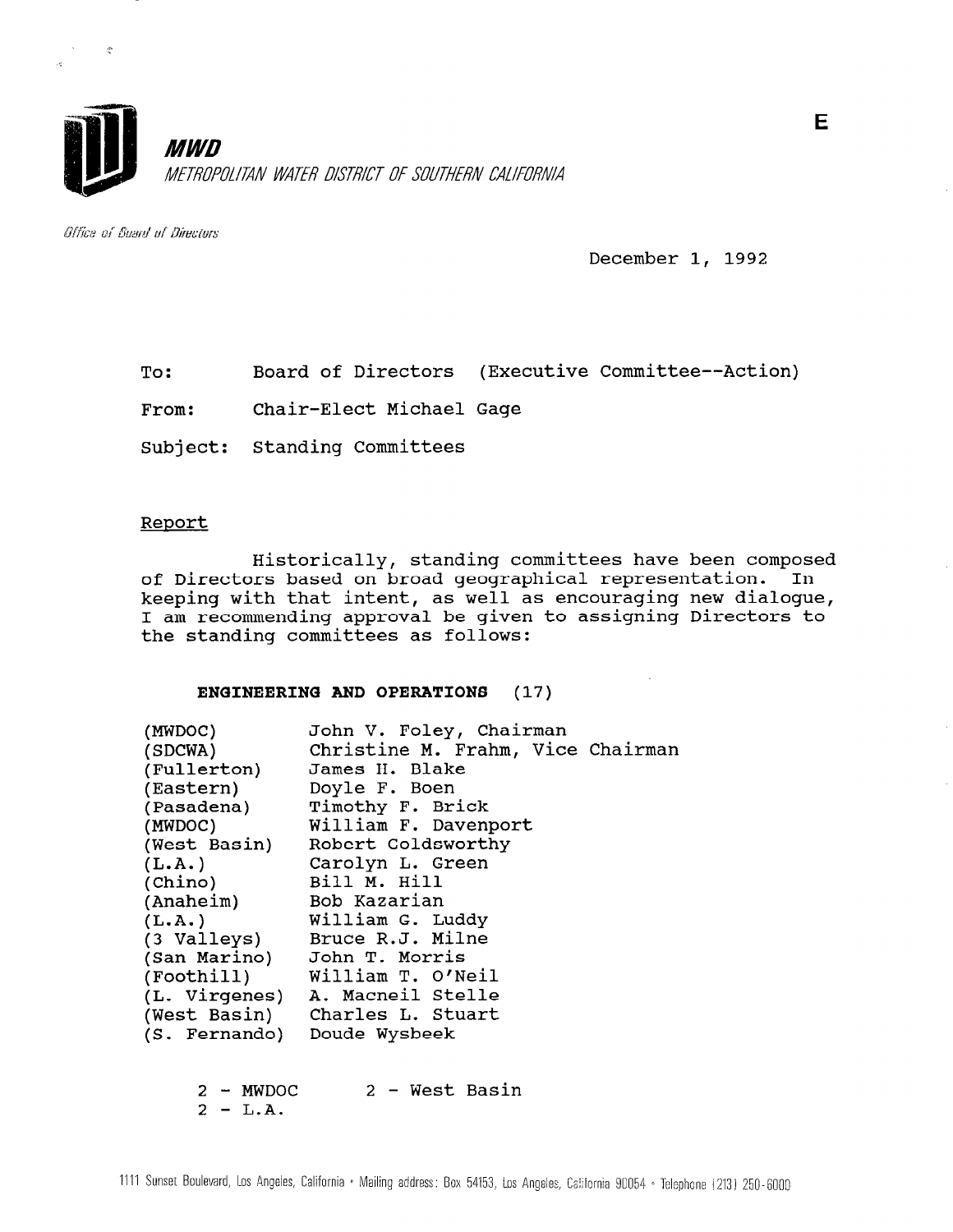$\frac{1}{\sqrt{2}}\left(\frac{1}{\sqrt{2}}\right)^{2}=\frac{1}{2}\left(\frac{1}{2}\right)^{2}$ 

 $\mathcal{A}^{\mathcal{A}}$ 

 $\mathcal{L}_{\text{max}}$ 

# FINANCE AND INSURANCE (16)

| (SDCWA)     | Dale Mason, Chairman            |
|-------------|---------------------------------|
| (L.A.)      | Carolyn L. Green, Vice Chairman |
| (L.A.)      | Alf W. Brandt                   |
| (Torrance)  | Marvin Brewer                   |
| (Central)   | Douglas W. Ferguson             |
| (SDCWA)     | Harry Griffen                   |
| (Upper San) | Burton E. Jones                 |
| (Coastal)   | John Killefer                   |
| (Western)   | Lois B. Krieger                 |
| (MWDOC)     | Carl J. Kymla                   |
| (SDCWA)     | John M. Leach                   |
| (L.A.)      | William G. Luddy                |
| (Coastal)   | Wayne T. McMurray               |
|             | (San Marino) John T. Morris     |
| (S. Monica) | Christine E. Reed               |
| (Santa Ana) | Daniel H. Young                 |
|             |                                 |

 $2 -$  Coastal  $3 -$  SDCWA  $3 - L.A.$ 

# LAND COMMITTEE (13)

| (L.A.)<br>(Anaheim) | Edward L. Kussman, Chairman<br>Bob Kazarian, Vice Chairman |  |  |  |  |
|---------------------|------------------------------------------------------------|--|--|--|--|
| (Eastern)           | Doyle F. Boen                                              |  |  |  |  |
| (L.A.)              | Michael J. Gage                                            |  |  |  |  |
| (Central)           | E. Thornton Ibbetson                                       |  |  |  |  |
| (Calleguas)         | Patrick H. Miller                                          |  |  |  |  |
| (Compton)           | Regina Murph                                               |  |  |  |  |
| (Burbank)           | Larry L. Stamper                                           |  |  |  |  |
| (Calleguas)         | Carl E. Ward                                               |  |  |  |  |
| (Bev. Hills)        | Dan Webster                                                |  |  |  |  |
| (MWDOC)             | Kenneth H. Witt                                            |  |  |  |  |
| (S. Fernando)       | Doude Wysbeek                                              |  |  |  |  |
| (Santa Ana)         | Daniel H. Young                                            |  |  |  |  |
|                     |                                                            |  |  |  |  |

 $2 - Calleguas$   $2 - L.A.$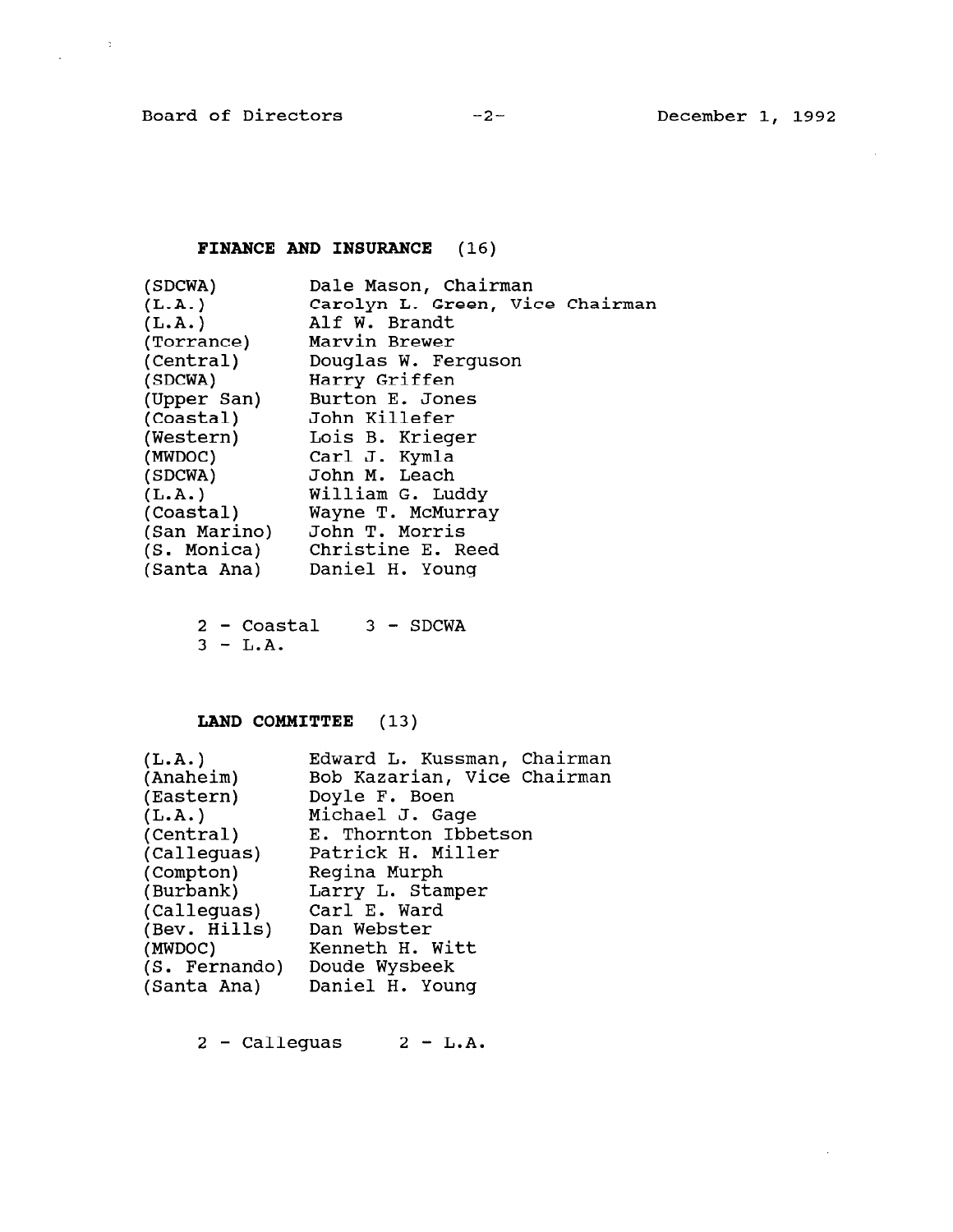$\sim$ 

 $\hat{\mathcal{N}}$ 

### LEGAL AND CLAIMS (12)

| (SDCWA)      | Francesca M. Krauel, Chairman     |
|--------------|-----------------------------------|
| (West Basin) | Robert Goldsworthy, Vice Chairman |
| (L.A.)       | Alf W. Brandt                     |
| (Torrance)   | Marvin Brewer                     |
| (Central)    | Douglas W. Ferguson               |
| (SDCWA)      | Christine M. Frahm                |
| (L.A.)       | Marilyn L. Garcia                 |
| (Central)    | Leonis C. Malburg                 |
| (Upper San)  | John E. Maulding                  |
| (Glendale)   | James M. Rez                      |
| (L.A.)       | S. Dell Scott                     |
| (Bev. Hills) | Dan Webster                       |

2 - Central 3 - L.A. 2 - SDCWA

### ORGANIZATION AND PERSONNEL (17)

| (Glendale)<br>(L.A.)<br>(West Basin)<br>(MWDOC)<br>(Chino)<br>(Central) | James M. Rez, Chairman<br>Helen Romero Shaw, Vice Chairman<br>Charles D. Barker<br>William F. Davenport<br>Bill M. Hill<br>E. Thornton Ibbetson |
|-------------------------------------------------------------------------|-------------------------------------------------------------------------------------------------------------------------------------------------|
|                                                                         |                                                                                                                                                 |
|                                                                         |                                                                                                                                                 |
|                                                                         |                                                                                                                                                 |
| (SDCWA)                                                                 | Francesca M. Krauel                                                                                                                             |
| (Western)                                                               | Lois B. Krieger                                                                                                                                 |
| (L.A.)                                                                  | Edward L. Kussman                                                                                                                               |
| (SDCWA)                                                                 | John M. Leach                                                                                                                                   |
| (Upper San)                                                             | John E. Maulding                                                                                                                                |
| (Coastal)                                                               | Wayne T. McMurray                                                                                                                               |
|                                                                         | (Calleguas) Patrick H. Miller                                                                                                                   |
| (Burbank)                                                               | Larry L. Stamper                                                                                                                                |
|                                                                         | (L. Virgenes) A. Macneil Stelle                                                                                                                 |
| (West Basin)                                                            | Charles L. Stuart                                                                                                                               |
| (MWDOC)                                                                 | Kenneth H. Witt                                                                                                                                 |

|  | $2 - L.A.$ |  | $2 - MWDOC$ |              |
|--|------------|--|-------------|--------------|
|  | 2 - SDCWA  |  |             | 2 West Basin |